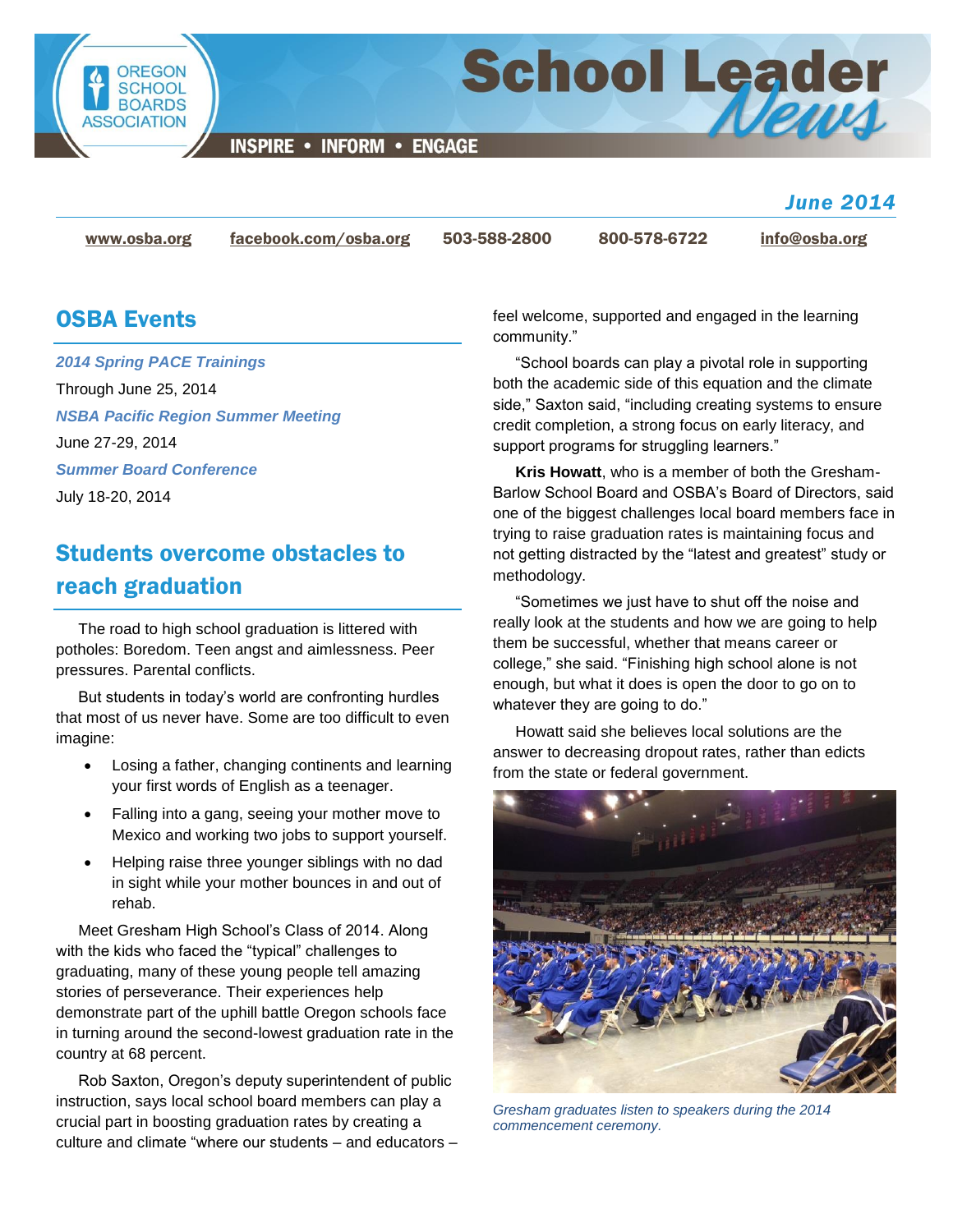Gresham High's Class of 2014 gathered on the evening of June 5 at Portland's Memorial Coliseum. More than 300 strong, they counted in their midst more than 70 scholarship winners and over three dozen National Honor Society members.

But in this night of such celebrated accomplishments, for many students the most notable achievement was simply getting the diploma.



*Samuel Salazar is proud of being the first person in his family to graduate from high school.*

"My sophomore and junior year I didn't care about school and I'd just go when I wanted to," said Samuel Salazar. "But my junior year I realized I had to get my act together and be the first in my family to graduate."

Salazar said a counselor's suggestion that he enroll in a special program allowing him to recover lost credits was important in getting back on track.

"We're so happy he made it this far and we hope he keeps going," said his dad, David Salazar.

Other graduates joined Salazar in crediting adults in their lives – usually parents, grandparents or teachers – as instrumental in their drive toward graduation.

Graduates Patricia Morgan and Samantha Folsom said talking with teachers – and sometimes overcoming disagreements with them – helped.

"My mom also helped me," Folsom said. "She would help me email teachers and she gave me a lot of strength."

Amid the long lines of proud parents and grandparents carting cameras and bouquets of flowers stood some students whose graduation stories are nothing short of remarkable.

Kaitlyn Franklin has undergone 30 separate surgeries since she was 2, to correct a range of maladies from

tumors to eardrum holes to spina bifida. She missed school for weeks at a time, yet graduated with a 4.0 grade-point average. She wants to be a doctor.

"Definitely my mom and grandparents helped a lot," she said. "There were a couple of points where I didn't think I could push through, but I knew that if I wanted to be a doctor I had to get through everything."

Vastine Niyomwungere's father was murdered in Africa. She, her eight siblings and her mother lived as refugees in Tanzania before moving to Oregon in 2008. She knew hunger and hardship in Tanzania, but not a word of English.

"The hardest thing here was when my teacher would give me homework I didn't know what to do," she said. "I would just sit there and see what other people were doing."

Niyomwungere is headed this fall to Western Oregon University, where she plans to study education in hopes of helping young children.



*Vastine Niyomwungere's mother and siblings arrive at Memorial Coliseum for graduation ceremonies.*

Carlos Cortes was stuck in gang life as a young teenager, but credits his mom with pulling him out. But on Dec. 1, 2012, she moved away to Mexico City and Cortes had to move in with two older brothers and start paying his own bills by working two jobs.

"The day she left was the day I lost my childhood," he said. "But today I feel grateful because now I know that later on in life I'm going to be able to jump forward to a situation and handle it."

Brianna Kjenslee said her dad has been in and out of her life since she was 4. She said her mother has battled drug issues, causing her and three younger siblings to move in with their grandparents.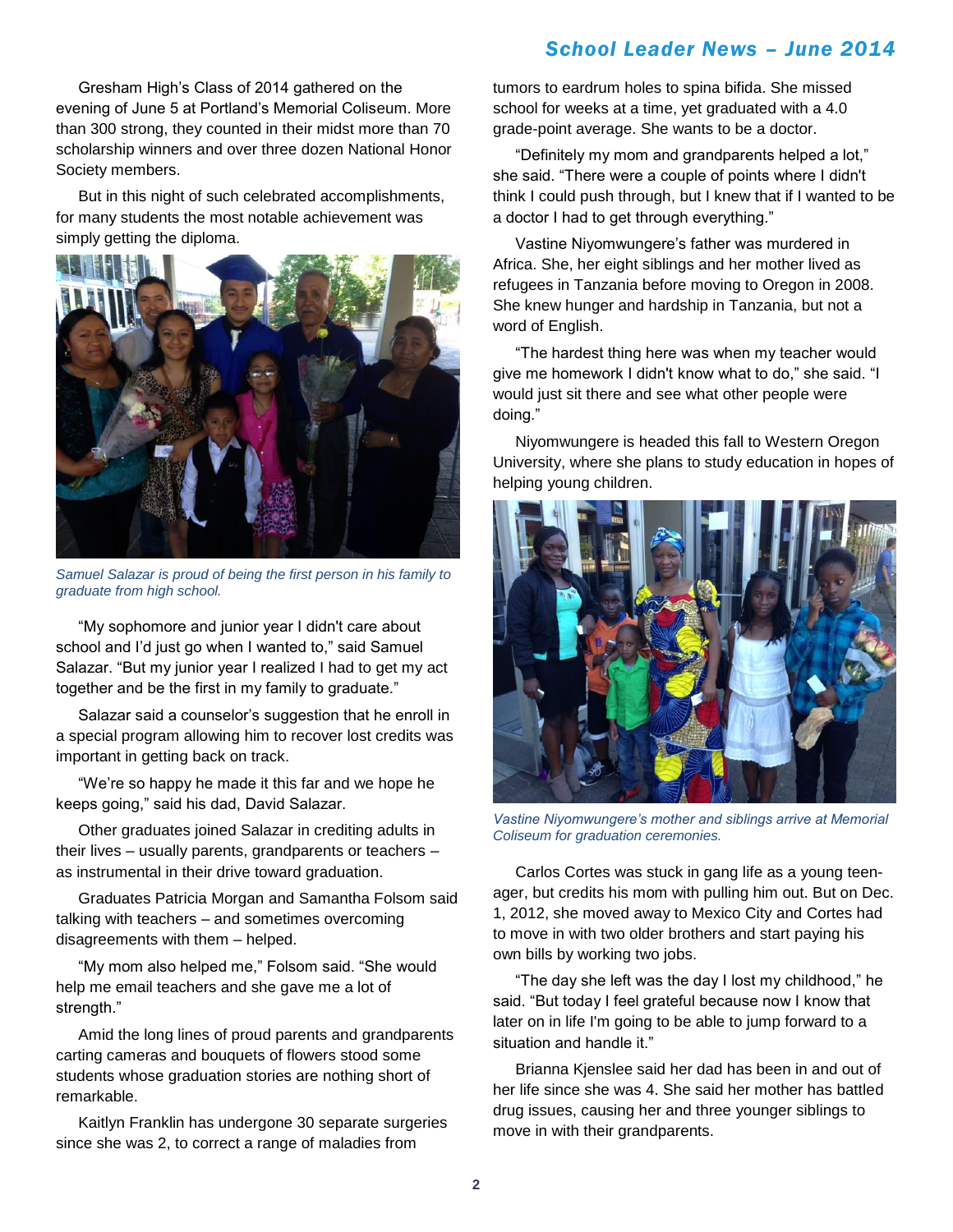"I had to learn to make dinner and do not only my homework but help my siblings with theirs," she said. "I had to grow up and be an adult before it was time.

"I pushed myself, because I knew if I didn't my siblings might not get through what I got through. I'm trying to be a role model for them."

Talk about a role model: Kjenslee maintained a 3.7 grade-point average and will attend Oregon State University in the fall on a Ford Family Scholarship.

#### In the Loop

# How board members can boost graduation rates



Graduation season showcases the most visible and measurable result of the work of our public K-12 schools: high school graduation. Attending graduation ceremonies and handing out diplomas is one of the most joyous and satisfying duties of being a school board member.

*Betsy Miller-Jones*

Yet we have to acknowledge a

significant challenge: Oregon currently graduates less than 70 percent of students within four years of entering high school. When you see a class of 26 first-graders, look more closely and try to figure out which eight won't be graduating from high school. We all know how much a high school diploma determines a student's chance for a successful and productive life. *Executive Director*

What can we do as board members? What can your board do to increase Oregon's graduation rate so that every student graduates from high school ready for a career or further education?

We can take some lessons from other states and schools that have had success increasing their graduation rates. Some of the steps appear obvious; others require time and a change of culture.

Change, by the way, is one of those things people want, until it happens. Then they say "but that isn't the way it was done when I was…." We have to take risks, make change, do things differently to avoid repeating the past. A graduation rate of less than 70 percent is something we can't afford to continue repeating. We can't be afraid to make the change, take the risks, and give all our kids a better chance at a successful future.

The path to get there:

**Step one:** Build a sense of urgency in your community, among your staff members, families and students. Know your data and use it to communicate where change needs to occur and why.

**Step two:** Recognize that relationships and trust, with staff and students, make a difference in keeping children in school. Students, their families and teachers have to know they can trust the administrators and board; and the administration has to be able to trust the staff. All of the focus of the school, administration and board has to be on helping students become career- and college-ready; decisions on programs and budget have to focus on making that happen. The message has to be strong and clear, and actions have to clearly back up this message: "We are student-focused, we are going to graduate every student college- and career-ready and you can trust us to make decisions with that end result in mind." Follow through. In everything you say and do, talk about how it makes a difference in getting our young people to graduation career- and college-ready.

**Step three:** Know that culture and message are not enough. There has to be excellent instruction based on intentional planning to meet high standards for all students. Resources – and we never have enough – need to be focused on professional development that results in instruction focused on improving achievement. Make your board decisions based on where you can get the most for your investments of people, time, and money to raise that graduation rate. What programs will increase third-grade literacy? Which interventions will get and keep ninthgraders on track to graduate? Put your resources where they will produce results. Measure and report those results. Use the achievement test data to keep the information in front of your community, staff and students, track progress and make course corrections as needed.

In short, school boards serve a pivotal role in this work. Set high standards, build the culture and deploy resources where they promise the best results. Hold the data in front of your community and celebrate successes, but don't be afraid to name the challenges and work toward overcoming them.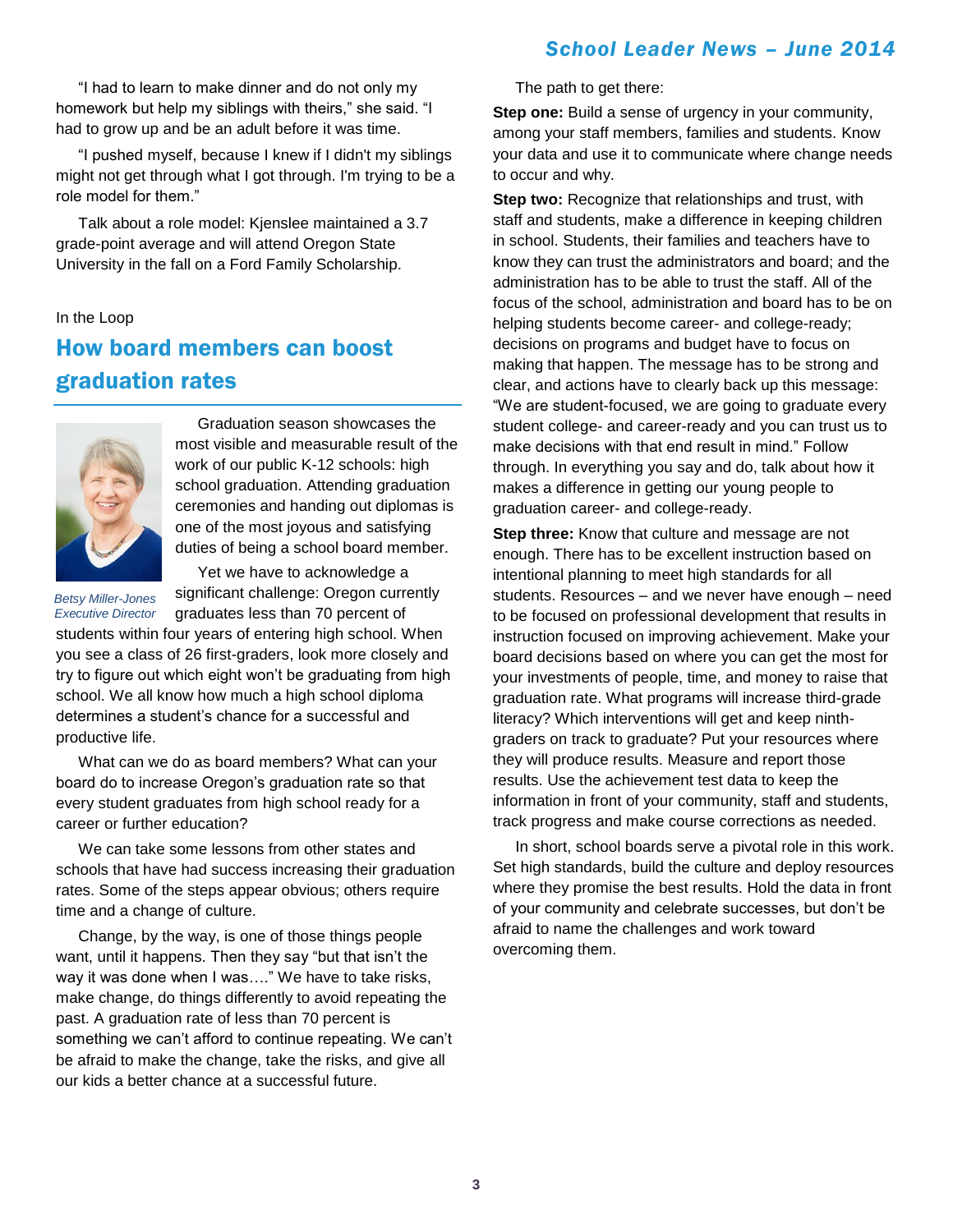#### President's Post

## Remain vigilant in these troubling times

This is a time when all of us should be celebrating the end of another school year and the accomplishments of our recent graduates. Instead, that sense of joy has been overshadowed by another senseless act of violence in our schools.



In the 16 years since Kip Kinkel walked into Thurston High in Springfield

*Lori Theros OSBA President*

and started shooting, hundreds of such gun-related school incidents have been recorded. As schools, people and parents, we've been shocked and sickened by the violence, yet unable as a society to reach a solution.

As long as such threats remain real and unpreventable, we have instead gotten better at responding to them. Police agencies involved in the Reynolds High response have said that active preparation and quick thinking at the school helped ensure that more students and staff were not killed or injured by the latest shooter.

OSBA has helped focus training, resources and legislative advocacy in this arena:

- At our Annual Convention last November, police and school personnel offered a workshop on "Unarmed Response to an Active Shooter" that included tips on identifying threats, protecting lives and using everyday items to fend off or subdue an assailant.
- Our member insurance pool, Property and Casualty Coverage for Education (PACE) has had John-Michael Keyes of the "I Love U Guys" Foundation speak to multiple groups on the foundation's Standard Response Protocol to school violence threats.
- The OSBA website includes tips and links on crisis response, many of which can be found here: [www.osba.org/News%20Center/Announcements/](http://www.osba.org/News%20Center/Announcements/Resources%20help%20schools%20respond%20and%20recover%20in%20times%20of%20crisis.aspx) [Resources%20help%20schools%20respond%20a](http://www.osba.org/News%20Center/Announcements/Resources%20help%20schools%20respond%20and%20recover%20in%20times%20of%20crisis.aspx) [nd%20recover%20in%20times%20of%20crisis.as](http://www.osba.org/News%20Center/Announcements/Resources%20help%20schools%20respond%20and%20recover%20in%20times%20of%20crisis.aspx) [px](http://www.osba.org/News%20Center/Announcements/Resources%20help%20schools%20respond%20and%20recover%20in%20times%20of%20crisis.aspx)
- In April 2013, when the Legislature was considering a bill to establish statewide policy prohibiting carrying a gun inside a K-12 school, OSBA's legislative staff ensured that local school board members had the opportunity to testify.

That gun bill failed to pass, but the testimony itself from our members demonstrated one of our core strengths. Board members from different areas of the state had very strong and varied beliefs on the issue, but all of them emphasized to legislators that the best solutions would come by allowing local communities to set their own policies.

Let's continue to ensure that we have local control on important issues such as this one. And let's remain vigilant at all times.

# PACE's new boundary invasion toolkit promotes student safety

Property and Casualty Coverage for Education (PACE) is continuing to distribute and provide guidance on the Boundary Invasion Toolkit, a new packet of materials designed to identify and prevent sexual contact and misconduct between Oregon school employees and students.

PACE plans to distribute the toolkit in two main ways.



The first will be through personal meetings with department heads within districts and individual schools throughout Oregon over the

next nine months. This in-person training allows PACE to answer questions and clarify issues, conduct assessments of programs and policies already in place, and educate member districts on legal compliance and keeping kids safe. PACE will schedule these one-hour trainings with each district. In the meantime, member districts need to be prepared to report to PACE on their current boundary invasion safety programs. Members can also call 1-800- 285-5461 for more information.

The second channel of distribution is on the PACE website, and member school districts are encouraged to access the toolkit there (member log-in required: [pace.osba.org/Resources/Articles/MandatoryReporting/Bo](http://pace.osba.org/Resources/Articles/MandatoryReporting/BoundaryInvasion.aspx) [undaryInvasion.aspx\)](http://pace.osba.org/Resources/Articles/MandatoryReporting/BoundaryInvasion.aspx). The toolkit is in the form of a downloadable packet, which includes sample policy, reporting forms, a FAQ list, and a comprehensive PowerPoint for educating teachers and staff.

The toolkit materials act as aids to member districts as they seek to keep premium costs down and reduce legal liability. The whole packet is designed to identify and address potential boundary invasion issues and is centered on prevention and saving money for districts up